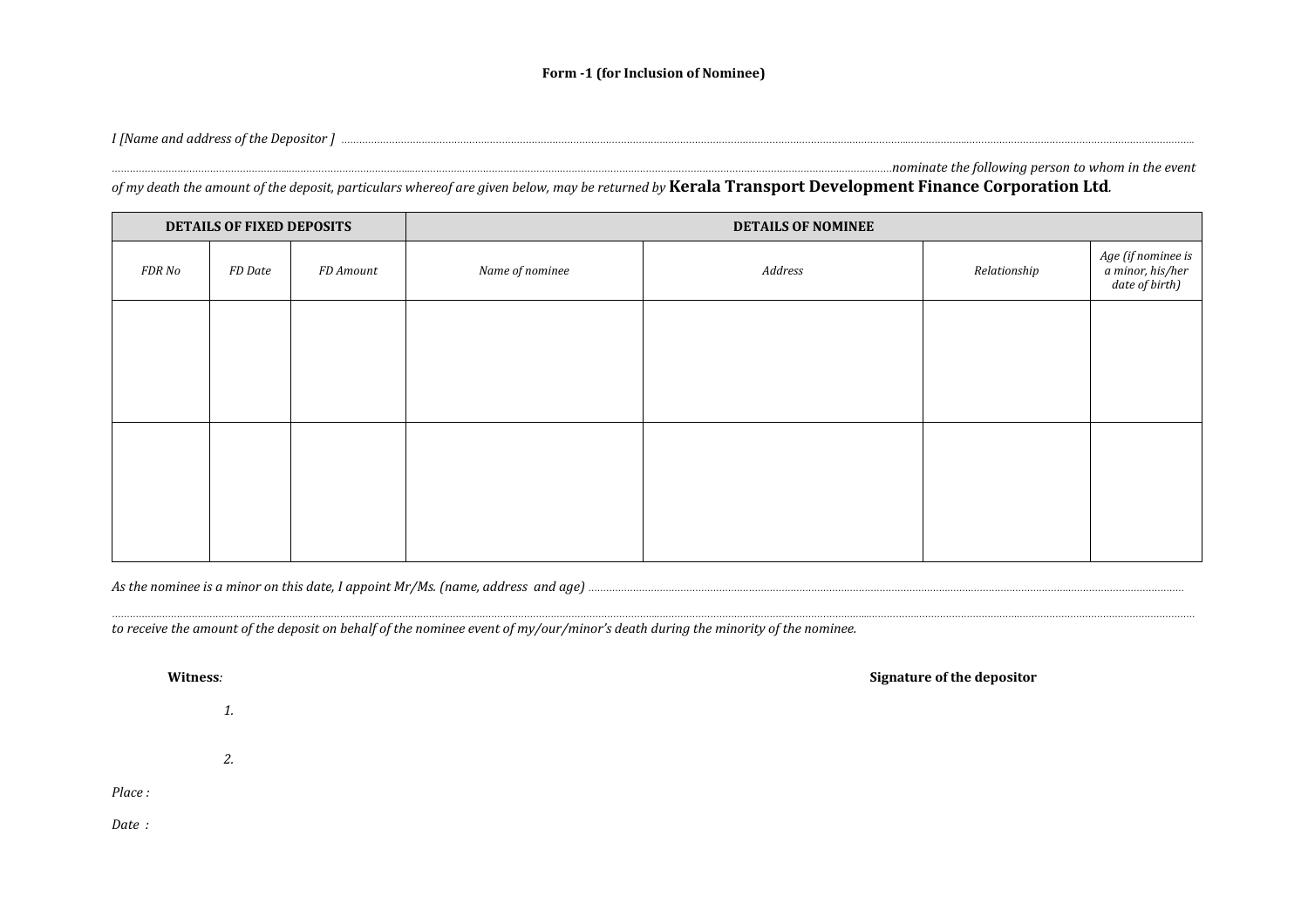## Form -2 (for Cancellation of Nominee)

I [Name and address of the Depositor ] ………………………………………………………………………………………………………………………………………………………………………………..………………………………..…………………………………………… ……………………………………………………………………………….…………………………………...………………...………………………...…………….…………………………….…………………………………………………… hereby cancel the nomination made

by me in favour of favour of Mr./Ms. [Name and address of existing Nominee] ………………………………………………..…………………………………...…………….…………………………….………………………………………………..………

|        | DETAILS OF FIXED DEPOSITS |           | DETAILS OF NOMINEE TO BE CANCELLED |              |  |
|--------|---------------------------|-----------|------------------------------------|--------------|--|
| FDR No | FD Date                   | FD Amount | Name of nominee                    | Relationship |  |
|        |                           |           |                                    |              |  |
|        |                           |           |                                    |              |  |
|        |                           |           |                                    |              |  |
|        |                           |           |                                    |              |  |
|        |                           |           |                                    |              |  |

…………………………………...…………….……………………………………………………………………………………………… in respect of following Fixed Deposit held with me.

1.

2.

Place :

Date:

**Witness:** Signature of the depositor  $\blacksquare$